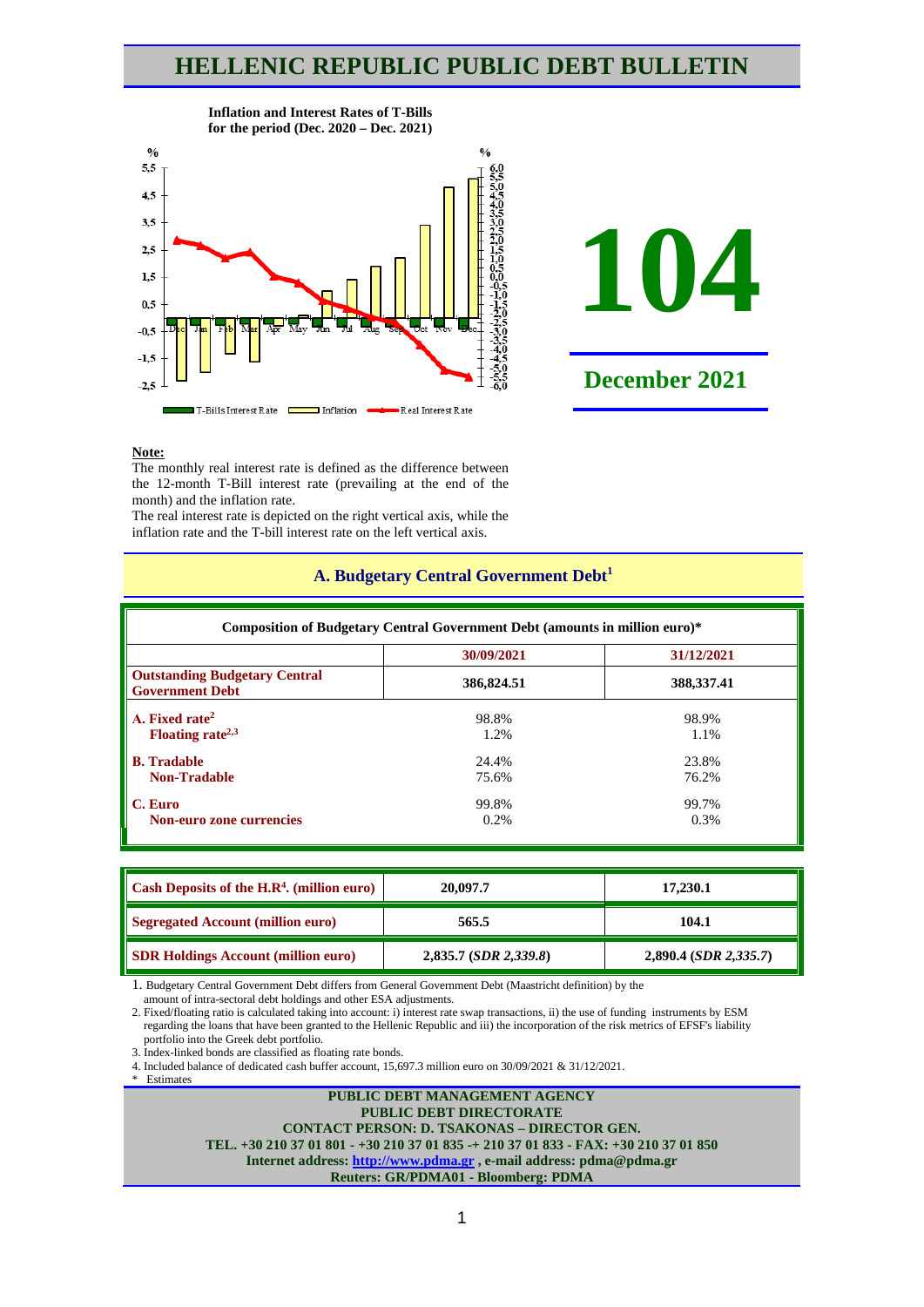#### **Β. Budgetary Central Government Debt by major categories\*\***  $_{\text{units in million euro}}$ <sup>\*</sup>

| amounts in nimion <del>c</del> ulo)                  |            |             |  |  |  |  |
|------------------------------------------------------|------------|-------------|--|--|--|--|
|                                                      | 30/09/2021 | 31/12/2021  |  |  |  |  |
| <b>Bonds and short-term notes</b>                    | 94,447.17  | 92,594.01   |  |  |  |  |
| <b>Bonds issued domestically</b>                     | 80,108.85  | 79,035.17   |  |  |  |  |
| <b>Bonds issued abroad</b>                           | 1.738.31   | 1,758.84    |  |  |  |  |
| <b>Short-term notes</b>                              | 12,600.01  | 11,800.00   |  |  |  |  |
|                                                      |            |             |  |  |  |  |
| Loans                                                | 292,377.34 | 295,743.40  |  |  |  |  |
| <b>Bank of Greece</b>                                | 967.57     | 966.93      |  |  |  |  |
| <b>Other domestic loans</b>                          | 187.06     | 184.61      |  |  |  |  |
| <b>Special purpose and bilateral loans</b>           | 7,858.75   | 7,978.97    |  |  |  |  |
| <b>Financial Support Mechanism loans<sup>1</sup></b> | 243,239.83 | 242,619.80  |  |  |  |  |
| Other external loans                                 | 7,036.09   | 7,036.09    |  |  |  |  |
| <b>Repos</b>                                         | 33,088.04  | 36,957.00   |  |  |  |  |
| <b>Total</b>                                         | 386,824.51 | 388, 337.41 |  |  |  |  |

\*Since 31/12/2010 Public Debt has been categorized between bonds and loans, long-term and short-term, according to European System Accounts (ESA). \*\* Estimates

| Outstanding volume of Greek State Guarantees (millions of euro) |           |           |  |  |  |
|-----------------------------------------------------------------|-----------|-----------|--|--|--|
| 30/09/2021*<br>$31/12/2021*$                                    |           |           |  |  |  |
| <b>Outstanding guaranteed debt</b> <sup>1,2</sup>               | 19,601.29 | 21,067.22 |  |  |  |
| Hellenic Development Bank Guarantees <sup>1,2</sup>             | 1.820.93  |           |  |  |  |

1. See Appendix for further analysis. 2. See Appendix notes. \* Estimates



**C. New Borrowing\* (Jan. – Dec. 2021)**









\* Diagrams 1, 2 and 3, appear T-bill refinancing amounts.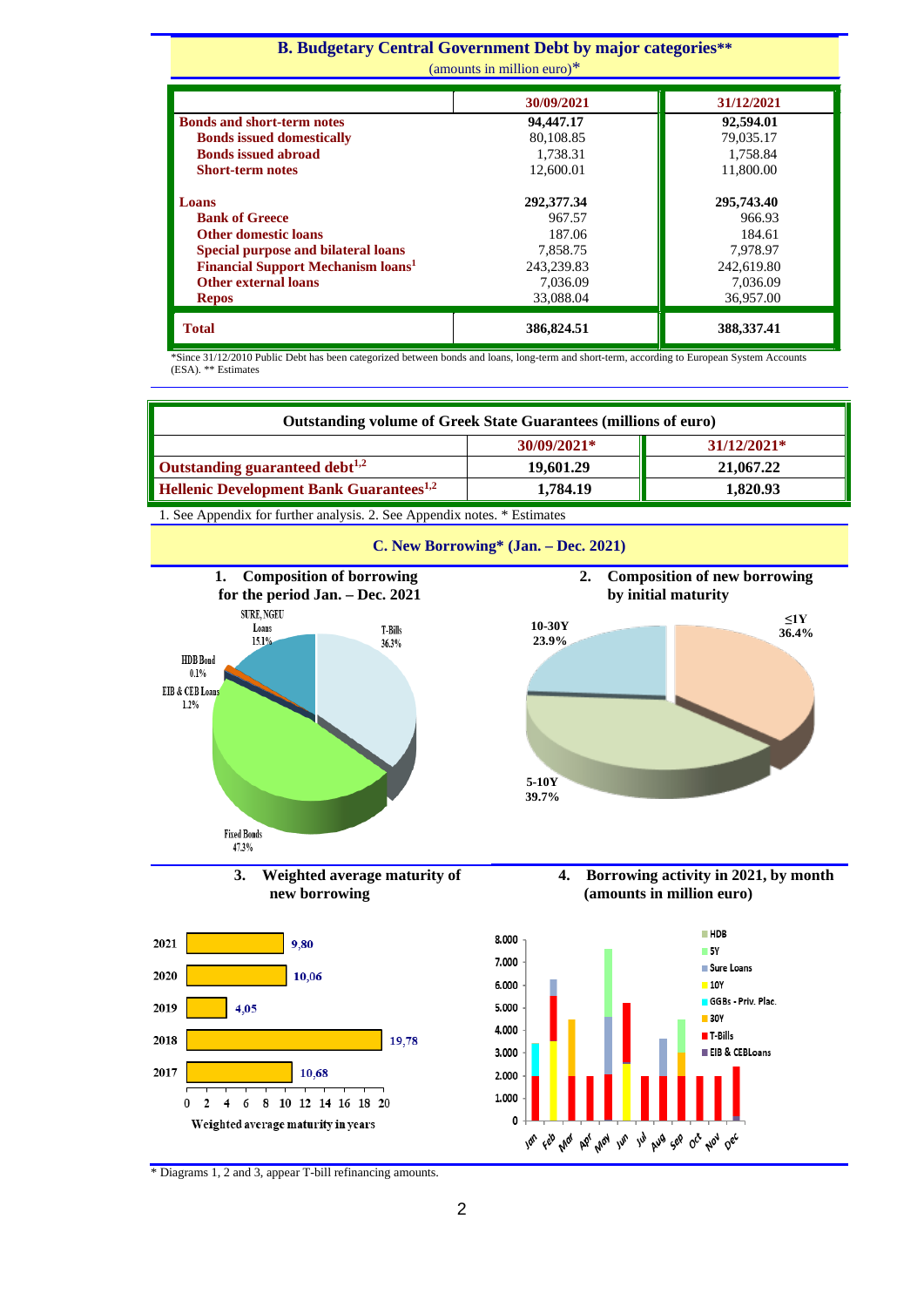### **D. Primary and Secondary Market of Greek Government Securities**

#### **1. Issuance Calendar of Greek Government securities**

#### Auction Calendar for January & February 2022

| 04/01/2022 | 13-weeks T-Bill $(ACT/360)$ |
|------------|-----------------------------|
| 26/01/2022 | 26-weeks T-Bill $(ACT/360)$ |
| 02/02/2022 | 13-weeks T-Bill $(ACT/360)$ |

#### **2. Auction Results (Oct. – Dec. '21)**

| <b>Auction</b> | <b>ISIN</b>  | <b>Maturity</b> | <b>Auction</b><br><b>Amount</b><br>$(\epsilon m \ln)$ | <b>Offered</b><br>Amount<br>$(\epsilon mln)$ | Amount<br><b>Issued</b><br>$(\epsilon m \ln)$ | <b>Price</b> | <b>Yield</b> |  |
|----------------|--------------|-----------------|-------------------------------------------------------|----------------------------------------------|-----------------------------------------------|--------------|--------------|--|
| <b>T-Bills</b> |              |                 |                                                       |                                              |                                               |              |              |  |
| 29/09/21       | GR0002223890 | 01/04/22        | 625                                                   | 965                                          | 1.000                                         | 100.200%     | $-0.39%$     |  |
| 06/10/21       | GR0000211178 | 07/01/22        | 625                                                   | 1,109                                        | 1.000                                         | 100.102%     | $-0.40%$     |  |
| 26/10/21       | GR0002224906 | 29/04/22        | 625                                                   | 1.144                                        | 1,000                                         | 100.208%     | $-0.41%$     |  |
| 03/11/21       | GR0000212184 | 04/02/22        | 625                                                   | 1.057                                        | 1.000                                         | 100.109%     | $-0.43%$     |  |
| 01/12/21       | GR0002225911 | 03/06/22        | 625                                                   | 1.296                                        | 1.000                                         | 100.218%     | $-0.43%$     |  |
| 08/12/21       | GR0004126521 | 09/12/22        | 375                                                   | 923                                          | 600                                           | 100.406%     | $-0.40%$     |  |
| 29/12/21       | GR0002226927 | 01/07/22        | 375                                                   | 1,118                                        | 600                                           | 100.231%     | $-0.46%$     |  |
| <b>Bonds</b>   |              |                 |                                                       |                                              |                                               |              |              |  |

#### **3. Syndicated, Special Purpose Bonds & Other Issues – Loans (Oct. – Dec. '21)**

| <b>Record</b><br>date | ISIN | <b>Tenor</b> | <b>Maturity</b> | <b>Issued</b><br><b>Amount</b><br>$(in \in$<br>mln) | <b>Coupon</b> | <b>Yield</b> |
|-----------------------|------|--------------|-----------------|-----------------------------------------------------|---------------|--------------|
|                       |      |              |                 |                                                     |               |              |

| <b>Disburse</b><br>ment date | <b>Organization</b>                | <b>Ten</b><br>or | <b>Maturity</b> | <b>Amount</b><br>in $(\epsilon m)$ | <b>Interest Rate</b> |
|------------------------------|------------------------------------|------------------|-----------------|------------------------------------|----------------------|
| 21/12/2021                   | European<br><b>Investment Bank</b> | 16Y              | 21/12/2037      | 200.0                              | 0.780%, fixed.       |

#### *Weighted average funding cost (Bonds, T-bills, EIB, CEB, SURE, NGEU) on 31/12/2021: 0.32%*

#### **4. Budgetary Central Government Debt by residual maturity (amounts in million euro)**

|                               | 30/09/2021 | $\frac{0}{0}$ | 31/12/2021   | $\frac{0}{0}$ |
|-------------------------------|------------|---------------|--------------|---------------|
| <b>Total volume</b>           | 386,824.51 | 100.0%        | 388, 337. 41 | 100.0%        |
| short-term (up to 1 year)     | 52,186.90  | 13.5%         | 56,742.38    | 14.6%         |
| medium-term (1to 5 years)     | 44.858.30  | 11.6%         | 42,084.97    | 10.8%         |
| long-term (more than 5 years) | 289,779.31 | 74.9%         | 289,510.06   | 74.6%         |

## *Weighted average residual maturity of Budgetary Central Government Debt on 31/12/2021\*: 18.65 years*

\*Ιncluding extension of EFSF loans agreed on Eurogroup of 22-6-2018.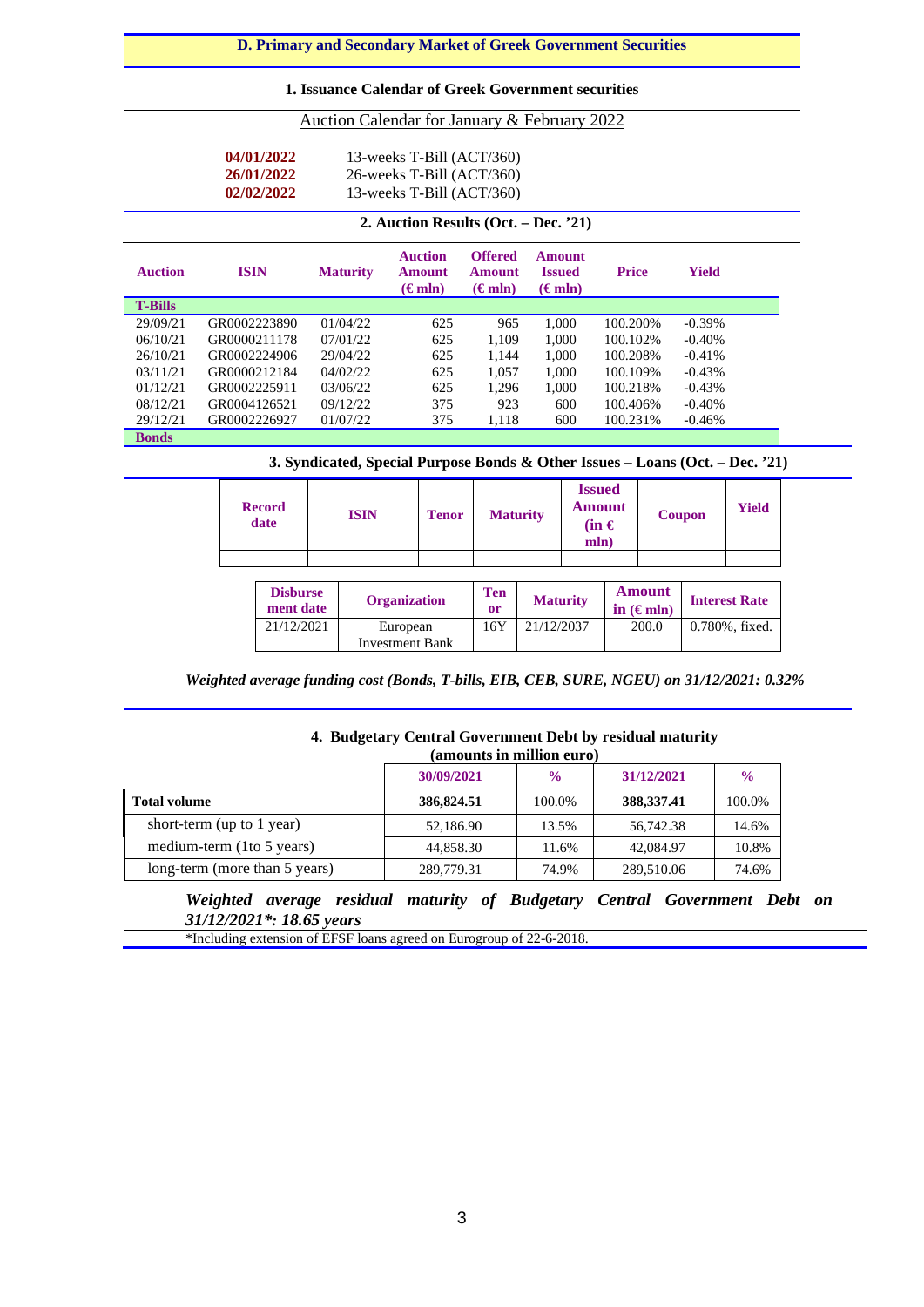

# **5. Redemption schedule of Budgetary Central Government Debt on 31/12/2021**

### **Notes:**

- 1. Buy-backs are scheduled for the smoothening of redemptions*.*
- 2. Including extension of EFSF loans agreed on Eurogroup of 22-6-2018.





Source: Bank of Greece, HDAT





Note: Public Debt data for each quarter will be announced no later than 50 days after the end of the reference quarter. Source: Bank of Greece, HDAT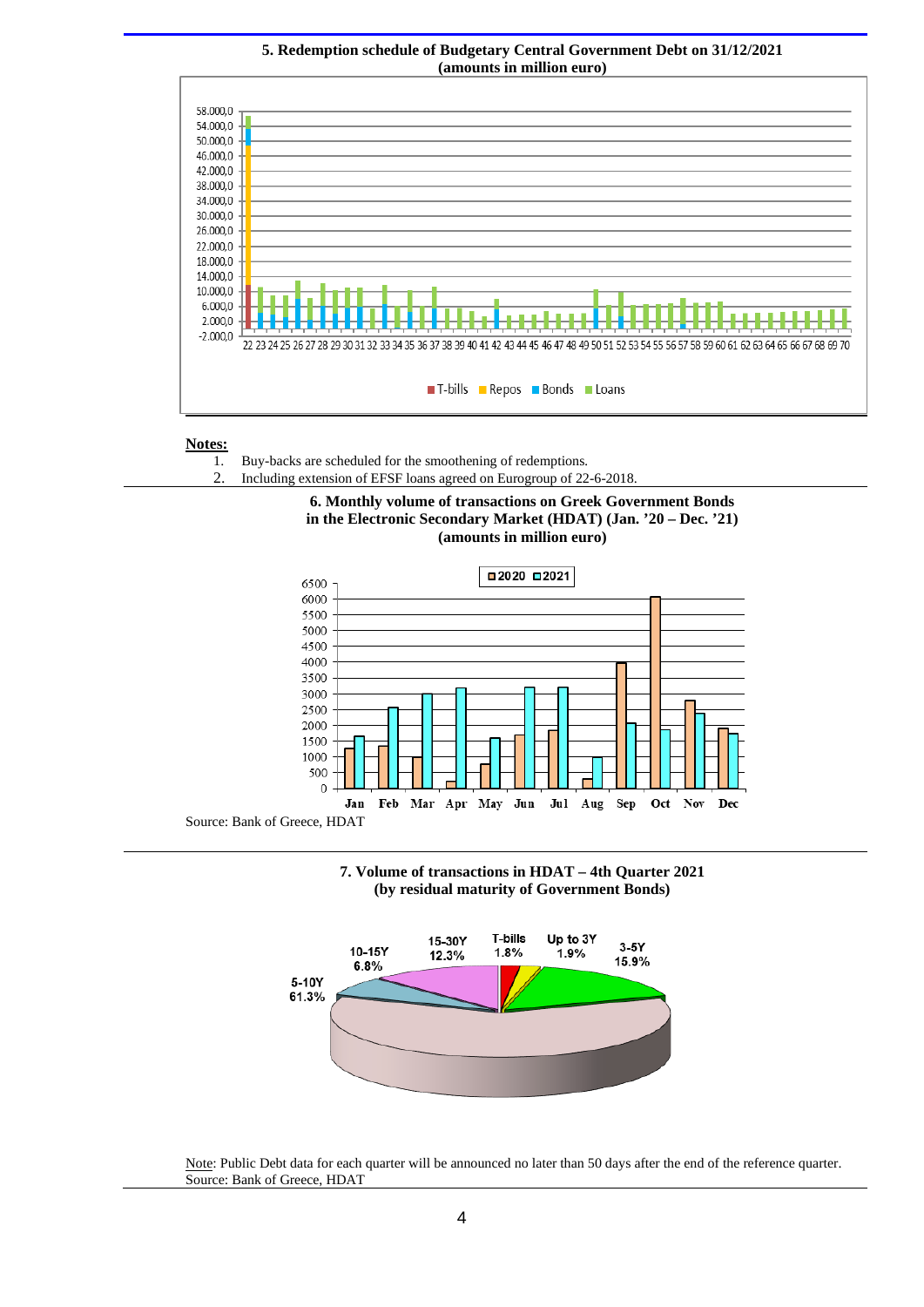# **Table 2.4: State: Guarantees**

|                                | <b>Entities classified in general government</b> |                                                                  |                                               |                                 |                 |                                                             |  |  |
|--------------------------------|--------------------------------------------------|------------------------------------------------------------------|-----------------------------------------------|---------------------------------|-----------------|-------------------------------------------------------------|--|--|
|                                |                                                  | Stock of debt guaranteed by<br>guarantees provided<br>government |                                               | <b>Guarantees cash</b><br>calls | Cash repayments | <b>Fees collected for</b><br>guarantees (receipts<br>of GG) |  |  |
|                                | end-2020                                         | end-Dec. 2021                                                    | end-Dec. 2021                                 | end-Dec. 2021                   | end-Dec. 2021   | end-Dec. 2021                                               |  |  |
| <b>State Owned Enterprises</b> |                                                  |                                                                  |                                               |                                 |                 |                                                             |  |  |
| EAS                            | 121,85                                           | 91,33                                                            | 0,00                                          | 35,96                           | 0,00            | 0,00                                                        |  |  |
| EAB                            | 0.00                                             | 0.00                                                             | 0,00                                          | 0,00                            | 0,00            | 0,00                                                        |  |  |
| <b>OSE</b>                     | 800.49                                           | 0.00                                                             | 0.00                                          | 40,55                           | 0,00            | 0,00                                                        |  |  |
| <b>ATTIKO METRO</b>            | 1.831.94                                         | 1.735,24                                                         | 150,00                                        | 0,00                            | 0,00            | 15,18                                                       |  |  |
| <b>Subtotal SOEs</b>           | 2.754,28                                         | 1.826,57                                                         | 150,00                                        | 76,51                           | 0,00            | 15,18                                                       |  |  |
| <b>Extra Budgetary Funds</b>   |                                                  |                                                                  |                                               |                                 |                 |                                                             |  |  |
| <b>NATIONAL LIBRARY</b>        | 3,97                                             | 3,97                                                             | 0,00                                          | 0.00                            | 0.00            | 0,00                                                        |  |  |
| OSK-KTYP                       | 329,76                                           | 281,66                                                           | 0,00                                          | 0,00                            | 0,00            | 4,38                                                        |  |  |
| CDLF (TP&D)                    | 94,51                                            | 90,34                                                            |                                               | 0,00                            | 0,00            | 1,85                                                        |  |  |
| <b>ETAD</b>                    | 57,53                                            | 42,82                                                            | 0,00                                          | 0,00                            | 0,00            | 0,15                                                        |  |  |
| <b>MBH</b>                     | 0,00                                             | 0.00                                                             | 0,00                                          | 0,00                            | 0,00            | 0,00                                                        |  |  |
| <b>Subtotal EBFs</b>           | 485,77                                           | 418,79                                                           | 0,00                                          | 0,00                            | 0,00            | 6,38                                                        |  |  |
| ocal Government.               |                                                  |                                                                  |                                               |                                 |                 |                                                             |  |  |
| <b>MUNICIPALITY OF ATHENS</b>  | 71,76                                            | 77,63                                                            | 8,50                                          | 0,00                            | 0,00            | 0,91                                                        |  |  |
| MUNICIPALITY OF THESSALONIKI   | 10.00                                            | 10.00                                                            | 0,00                                          | 0,00                            | 0.00            | 0,15                                                        |  |  |
| MUNICIPALITY OF HERAKLION      | 20.99                                            | 19.63                                                            | 0,00                                          | 0.00                            | 0,00            | 0,07                                                        |  |  |
| MUNICIPALITY OF KOZANI         | 8,65                                             | 7,97                                                             | 0,00                                          | 0,00                            | 0,00            | 0,00                                                        |  |  |
| <b>Subtotal LG</b>             | 111,40                                           | 115,23                                                           | 8,50                                          | 0,00                            | 0,00            | 1,13                                                        |  |  |
| <b>TOTAL classified</b>        | 3.351,45                                         | 2.360,59                                                         | 158,50                                        | 76,51                           | 0,00            | 22,69                                                       |  |  |
|                                |                                                  |                                                                  | Entities not classified in general government |                                 |                 |                                                             |  |  |

| Entities not classified in general government |          |                             |                     |                        |                 |                           |  |  |  |
|-----------------------------------------------|----------|-----------------------------|---------------------|------------------------|-----------------|---------------------------|--|--|--|
|                                               |          | Stock of debt guaranteed by | Amounts of new      | <b>Guarantees cash</b> | Cash repayments | <b>Fees collected for</b> |  |  |  |
|                                               |          | government                  | guarantees provided | calls                  |                 | guarantees (receipts      |  |  |  |
|                                               |          |                             |                     |                        |                 | of GG)                    |  |  |  |
|                                               | end-2020 | end-Dec. 2021               | end-Dec. 2021       | end-Dec. 2021          | end-Dec. 2021   | end-Dec. 2021             |  |  |  |
| <b>Public Corporations</b>                    |          |                             |                     |                        |                 |                           |  |  |  |
| <b>ATTIKH ODOS</b>                            | 0,00     | 0,00                        | 0,00                | 0,00                   | 0,00            | 0,00                      |  |  |  |
| EL BENIZELOS                                  | 134,35   | 46,13                       | 0,00                | 0,00                   | 0,00            | 0,45                      |  |  |  |
| DEH**                                         | 1.862,18 | 289,20                      | 0,00                | 0,00                   | 0,00            | 23,47                     |  |  |  |
| ADMIE                                         | 445,87   | 438,03                      | 0,00                | 0,00                   | 0,00            | 5,90                      |  |  |  |
| DEDDHE**                                      | 0,00     | 1.375,85                    | 0,00                | 0,00                   | 0,00            | 0,00                      |  |  |  |
| <b>DESFA</b>                                  | 155,68   | 140,32                      | 0,00                | 0,00                   | 0,00            | 1,79                      |  |  |  |
| <b>DEHAN</b>                                  | 85,00    | 85,00                       | 0,00                | 0,00                   | 0,00            | 0,28                      |  |  |  |
| <b>OAEP</b>                                   | 0,00     | 0,00                        | 0,00                | 1,06                   | 0,00            | 0,00                      |  |  |  |
| <b>Subtotal Public Corp.</b>                  | 2.683,08 | 2.374,53                    | 0,00                | 1,06                   | 0.00            | 31,89                     |  |  |  |
| <b>Standardized Guarantees</b>                |          |                             |                     |                        |                 |                           |  |  |  |
| PRIVATE ENTERPRISES                           | 1.483,54 | 1.461,37                    | 0,00                | 23,38                  | 0,00            | 1,08                      |  |  |  |
| NATURAL DISASTERS                             | 1.689,16 | 1.659,76                    | 0,00                | 44,37                  | 0,10            | 0,00                      |  |  |  |
| Subtotal Stand.Guarantees*                    | 3.172,70 | 3.121,13                    | 0,00                | 67,75                  | 0,10            | 1,08                      |  |  |  |
| <b>TOTAL not classified</b>                   | 5.855,78 | 5.495,66                    | 0,00                | 68,81                  | 0,10            | 32,97                     |  |  |  |
| <b>GRAND TOTAL</b>                            | 9.207,23 | 7.856,25                    | 158,50              | 145,32                 | 0,10            | 55,66                     |  |  |  |

Source: Ministry of Finance - General Accounting Office, DG Treasure and Public Accounting